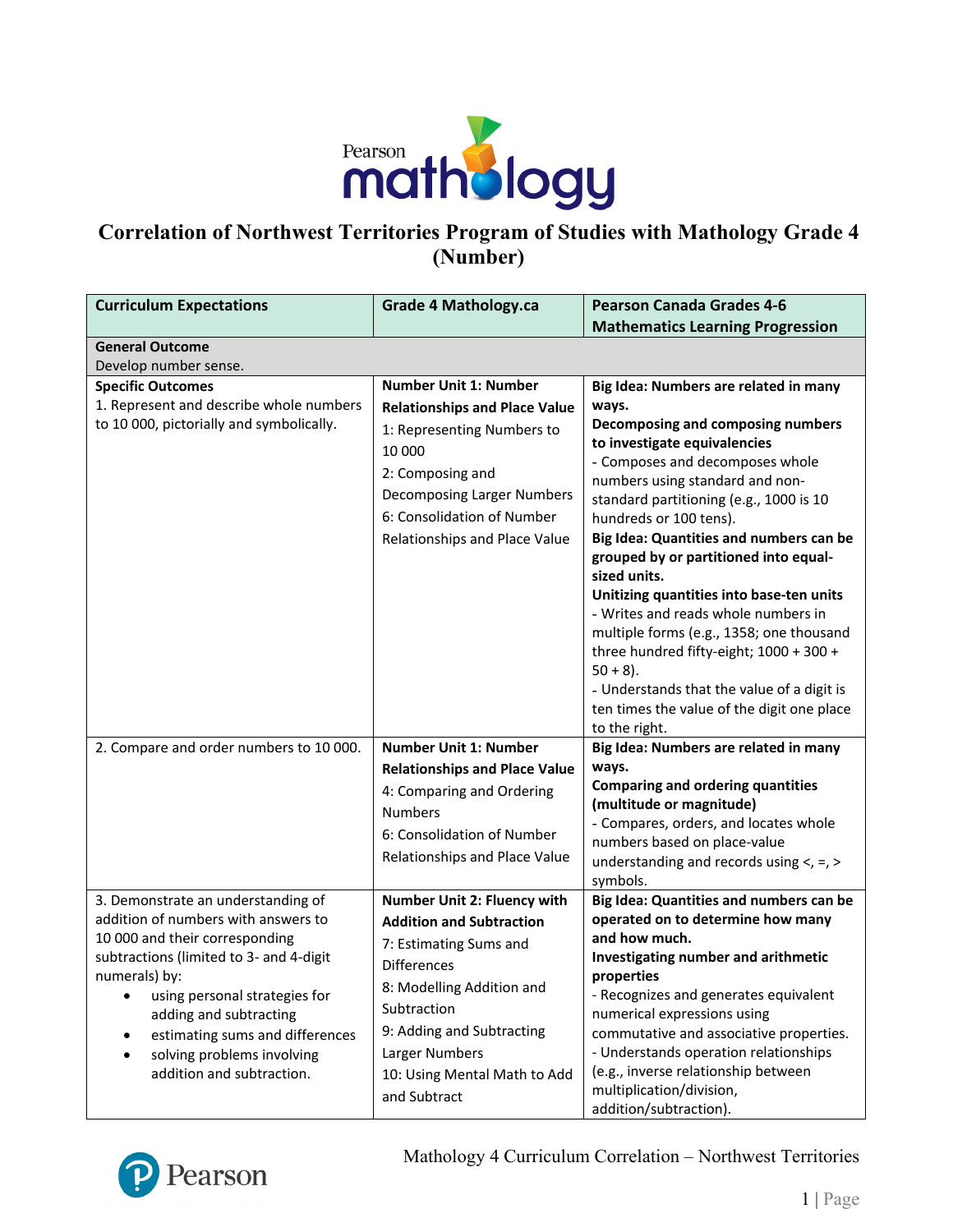|                                                                                                                                           | 11: Creating and Solving<br>Problems<br>12: Consolidation of Fluency<br>with Addition and Subtraction                                                                                                                                                                                                                                                                                                                                         | - Understands the identity of operations<br>$(e.g., 5 + 0 = 5; 7 \times 1 = 7).$<br>Developing conceptual meaning of<br>operations<br>- Models and develops meaning for<br>whole number computation to four<br>digits.<br>Developing fluency of operations<br>- Estimates the result of whole number<br>operations using contextually relevant<br>strategies (e.g., How many buses are<br>needed to take the Grade 8 classes to the<br>museum?).<br>- Solves whole number computation<br>using efficient strategies (e.g., mental<br>computation, algorithms, calculating cost<br>of transactions and change owing, saving |
|-------------------------------------------------------------------------------------------------------------------------------------------|-----------------------------------------------------------------------------------------------------------------------------------------------------------------------------------------------------------------------------------------------------------------------------------------------------------------------------------------------------------------------------------------------------------------------------------------------|----------------------------------------------------------------------------------------------------------------------------------------------------------------------------------------------------------------------------------------------------------------------------------------------------------------------------------------------------------------------------------------------------------------------------------------------------------------------------------------------------------------------------------------------------------------------------------------------------------------------------|
| 4. Apply the properties of 0 and 1 for<br>multiplication and the property of 1 for<br>division.                                           | Number Unit 5: Fluency with<br><b>Multiplication and Division</b><br><b>Facts</b><br>24: Strategies for<br>Multiplication<br>27: Strategies for Division<br>29: Consolidation of Fluency<br>with Multiplication and<br><b>Division Facts</b>                                                                                                                                                                                                  | money to make a purchase).<br>Big Idea: Quantities and numbers can be<br>operated on to determine how many<br>and how much.<br>Investigating number and arithmetic<br>properties<br>- Understands the identity of operations<br>$(e.g., 5 + 0 = 5; 7 \times 1 = 7).$                                                                                                                                                                                                                                                                                                                                                       |
| 5. Describe and apply mental mathematics<br>strategies to determine basic<br>multiplication facts to 9 x 9 and related<br>division facts. | Number Unit 5: Fluency with<br><b>Multiplication and Division</b><br>Facts<br>24: Strategies for<br>Multiplication<br>25: Solving Multiplication<br>Problems<br>26: Relating Multiplication<br>and Division<br>27: Strategies for Division<br>29: Consolidation of Fluency<br>with Multiplication and<br><b>Division Facts</b><br><b>Patterning Unit 1: Increasing</b><br>and Decreasing Patterns<br>4: Investigating Number<br>Relationships | Big Idea: Quantities and numbers can be<br>operated on to determine how many<br>and how much.<br>Investigating number and arithmetic<br>properties<br>- Recognizes and generates equivalent<br>numerical expressions using<br>commutative and associative properties.<br>- Understands operational relationships<br>(e.g., inverse relationship between<br>multiplication/division,<br>addition/subtraction).<br>Developing fluency of operations<br>- Fluently recalls multiplication and<br>division facts to 100.                                                                                                       |

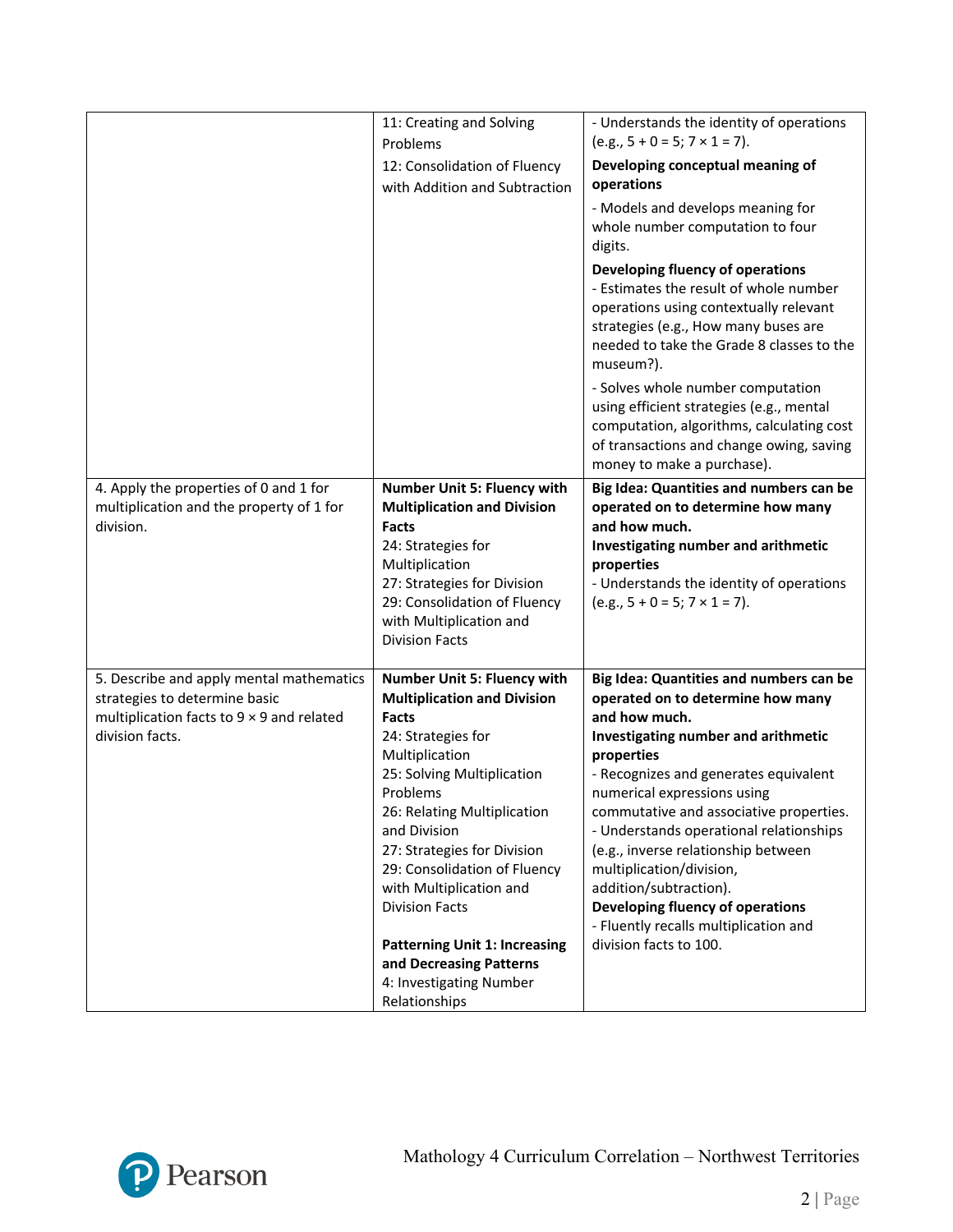| 6. Demonstrate an understanding of<br>multiplication (2- or 3-digit by 1-digit) to<br>solve problems by:<br>using personal strategies for<br>multiplication with and without<br>concrete materials<br>using arrays to represent<br>$\bullet$<br>multiplication<br>connecting concrete<br>representations to symbolic<br>representations<br>estimating products<br>applying the distributive<br>property. | <b>Number Unit 6: Multiplying</b><br>and Dividing Larger Numbers<br>30: Exploring Strategies for<br>Multiplying<br>31: Estimating Products<br>35: Consolidation of<br>Multiplying and Dividing<br>Larger Numbers                                                                                                                                                                                                                                                                                      | Big Idea: Quantities and numbers can be<br>operated on to determine how many<br>and how much.<br>Developing conceptual meaning of<br>operations<br>- Models and develops meaning for<br>whole number computation to four<br>digits.<br>Developing fluency of operations<br>- Estimates the result of whole number<br>operations using contextually relevant<br>strategies (e.g., How many buses are<br>needed to take the Grade 8 classes to the<br>museum?).<br>- Solves whole number computation                                                                                                                                                                     |
|----------------------------------------------------------------------------------------------------------------------------------------------------------------------------------------------------------------------------------------------------------------------------------------------------------------------------------------------------------------------------------------------------------|-------------------------------------------------------------------------------------------------------------------------------------------------------------------------------------------------------------------------------------------------------------------------------------------------------------------------------------------------------------------------------------------------------------------------------------------------------------------------------------------------------|------------------------------------------------------------------------------------------------------------------------------------------------------------------------------------------------------------------------------------------------------------------------------------------------------------------------------------------------------------------------------------------------------------------------------------------------------------------------------------------------------------------------------------------------------------------------------------------------------------------------------------------------------------------------|
|                                                                                                                                                                                                                                                                                                                                                                                                          |                                                                                                                                                                                                                                                                                                                                                                                                                                                                                                       | using efficient strategies (e.g., mental<br>computation, algorithms, calculating cost<br>of transactions and change owing, saving<br>money to make a purchase).                                                                                                                                                                                                                                                                                                                                                                                                                                                                                                        |
| 7. Demonstrate an understanding of<br>division (1-digit divisor and up to 2-digit<br>dividend) to solve problems by:<br>using personal strategies for<br>dividing with and without<br>concrete materials<br>estimating quotients<br>relating division to multiplication.                                                                                                                                 | Number Unit 5: Fluency with<br><b>Multiplication and Division</b><br><b>Facts</b><br>26: Relating Multiplication<br>and Division<br>27: Strategies for Division<br>29: Consolidation of Fluency<br>with Multiplication and<br><b>Division Facts</b><br><b>Number Unit 6: Multiplying</b><br>and Dividing Larger Numbers<br>32: Exploring Strategies for<br>Dividing<br>33: Estimating Quotients<br>34: Dividing with Remainders<br>35: Consolidation of<br>Multiplying and Dividing<br>Larger Numbers | Big Idea: Quantities and numbers can be<br>operated on to determine how many<br>and how much.<br>Developing conceptual meaning of<br>operations<br>- Models and develops meaning for<br>whole number computation to four<br>digits.<br>Developing fluency of operations<br>- Estimates the results of whole number<br>operations using contextually relevant<br>strategies (e.g., How many buses are<br>needed to take the Grade 8 classes to the<br>museum?).<br>- Solves whole number computation<br>using efficient strategies (e.g., mental<br>computation, algorithms, calculating cost<br>of transactions and change owing, saving<br>money to make a purchase). |
| 8. Demonstrate an understanding of<br>fractions less than or equal to one by<br>using concrete, pictorial and symbolic<br>representations to:<br>name and record fractions for the<br>parts of a whole or a set<br>compare and order fractions<br>model and explain that for<br>different wholes, two identical<br>fractions may not represent the<br>same quantity                                      | <b>Number Unit 3: Fractions</b><br>13: What Are Fractions?<br>14: Counting by Unit Fractions<br>15: Exploring Different<br>Representations of Fractions<br>17: Exploring Equivalence in<br>Fractions<br>18: Comparing and Ordering<br>Fractions<br>19: Consolidation of Fractions                                                                                                                                                                                                                     | Big Idea: Numbers are related in many<br>ways.<br><b>Comparing and ordering quantities</b><br>(multitude or magnitude)<br>- Compares, orders, and locates fractions<br>with the same numerator or<br>denominator using reasoning (e.g., $\frac{3}{5} > \frac{3}{6}$<br>because fifths are larger parts).<br><b>Estimating quantities and numbers</b><br>- Estimates the size and magnitude of<br>fractions by comparing to benchmarks.                                                                                                                                                                                                                                 |

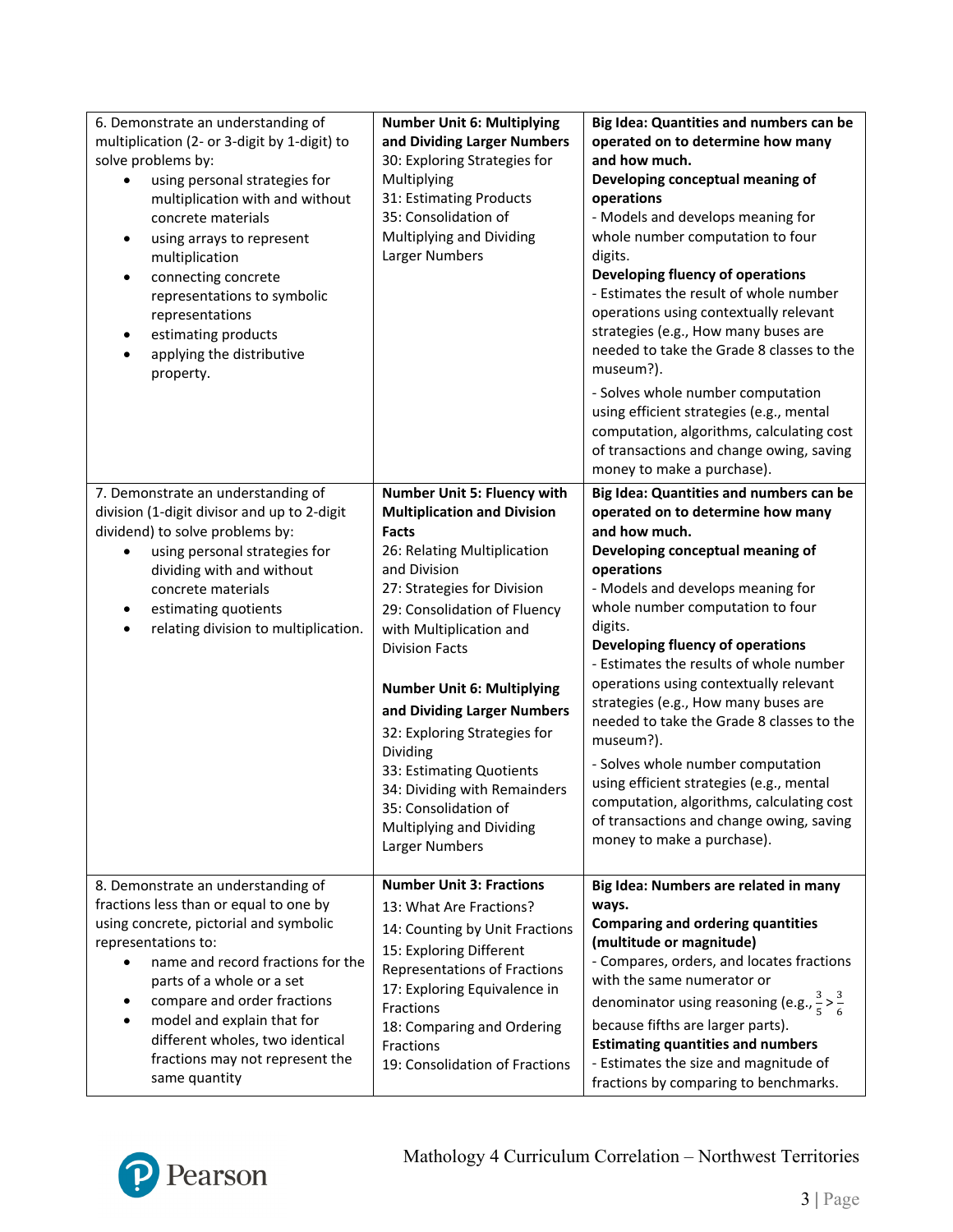| provide examples of where<br>fractions are used.                                                            |                                                                                                                     | Big Idea: Quantities and numbers can be<br>grouped by or partitioned into equal-<br>sized units.<br>Partitioning quantities to form fractions<br>- Partitions fractional parts into smaller<br>fractional parts (e.g., partitions halves<br>into thirds to create sixths).<br>- Uses models to describe, name, and<br>count forward and backward by unit<br>fractions.                                                                                                                                                                                                                                                                                                                                                                                                                                                                                                                                                                                                                                                                                                                                                                                                   |
|-------------------------------------------------------------------------------------------------------------|---------------------------------------------------------------------------------------------------------------------|--------------------------------------------------------------------------------------------------------------------------------------------------------------------------------------------------------------------------------------------------------------------------------------------------------------------------------------------------------------------------------------------------------------------------------------------------------------------------------------------------------------------------------------------------------------------------------------------------------------------------------------------------------------------------------------------------------------------------------------------------------------------------------------------------------------------------------------------------------------------------------------------------------------------------------------------------------------------------------------------------------------------------------------------------------------------------------------------------------------------------------------------------------------------------|
|                                                                                                             |                                                                                                                     | - Explains that two equivalent fractions<br>represent the same part of a whole, but<br>not necessarily equal quantities (e.g., $\frac{1}{2}$ of<br>a set of 12 and $\frac{1}{2}$ of a set of 6 are equal<br>fractions, but unequal quantities).                                                                                                                                                                                                                                                                                                                                                                                                                                                                                                                                                                                                                                                                                                                                                                                                                                                                                                                          |
| 9. Represent and describe decimals<br>(tenths and hundredths), concretely,<br>pictorially and symbolically. | <b>Number Unit 4: Decimals</b><br>20: Exploring Tenths<br>21: Exploring Hundredths<br>23: Consolidation of Decimals | Big Idea: The set of real numbers is<br>infinite.<br><b>Extending whole number understanding</b><br>to the set of real numbers<br>- Explores decimal fractions to tenths<br>(e.g., 0.1, 0.5, 0.8) and hundredths (e.g.,<br>$0.42, 0.05, 0.90$ ).<br>Big Idea: Numbers are related in many<br>ways.<br><b>Estimating quantities and numbers</b><br>- Estimates the location of decimals and<br>fractions on a number line.<br>Big Idea: Quantities and numbers can be<br>grouped by or partitioned into equal-<br>sized units.<br>Unitizing quantities into base-ten units<br>- Uses fractions with denominators of 10<br>to develop decimal fraction<br>understanding and notation (e.g., five-<br>tenths is $\frac{5}{10}$ or 0.5).<br>- Counts forwards and backwards by<br>decimal units (e.g., 0.1, 0.2,  0.9, 1.0).<br>- Understands that the value of a digit is<br>ten times the value of the same digit one<br>place to the right.<br>- Understands that the value of a digit is<br>one-tenth the value of the same digit one<br>place to the left.<br>- Writes and reads decimal numbers in<br>multiple forms (e.g., numerals, number<br>names, expanded form). |

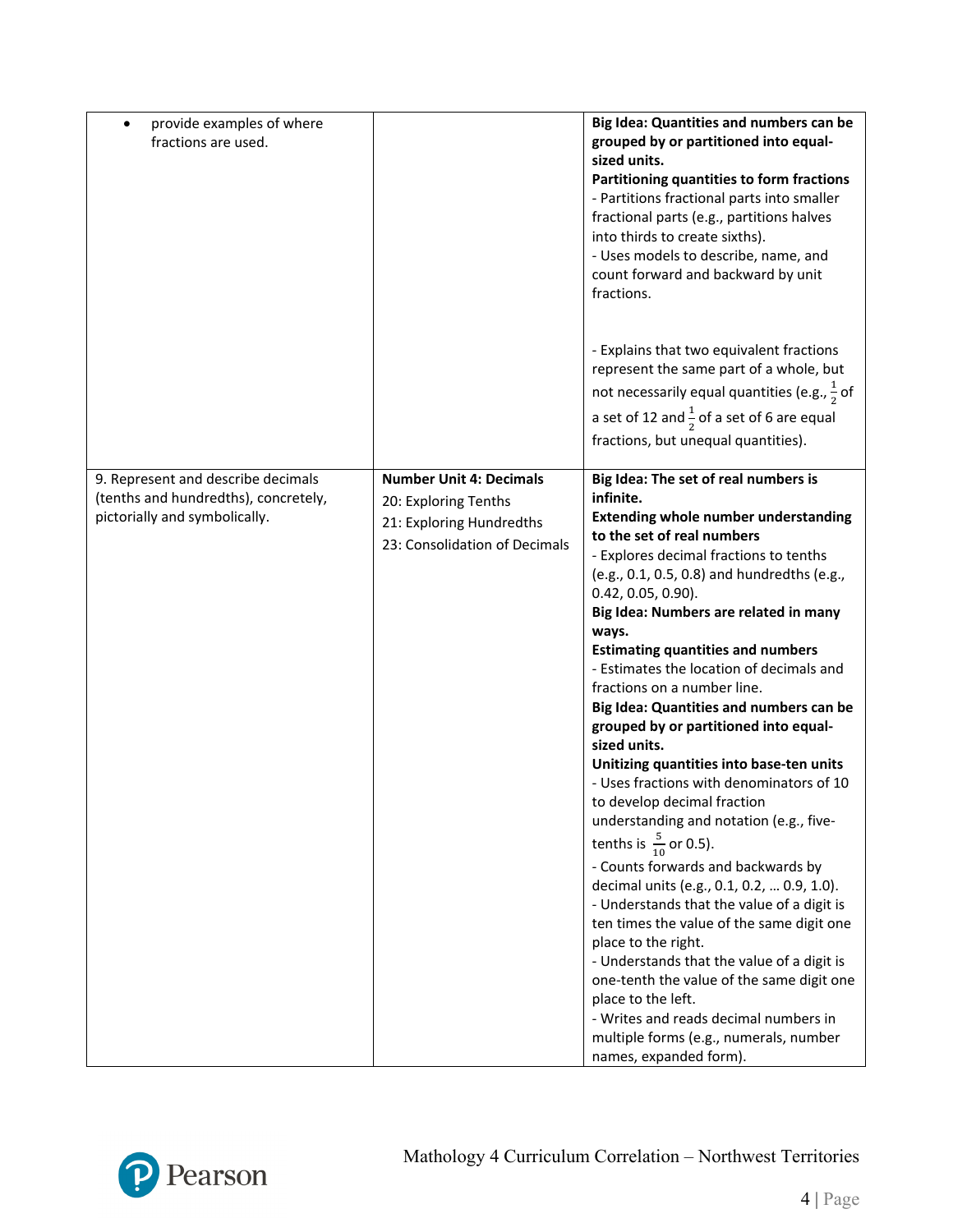| 10. Relate decimals to fractions and<br>fractions to decimals (to hundredths).                                                                                                                                                                                        | <b>Number Unit 4: Decimals</b><br>20: Exploring Tenths<br>21: Exploring Hundredths<br>23: Consolidation of Decimals                                                                                                                                                                             | Big Idea: Quantities and numbers can be<br>grouped by or partitioned into equal-<br>sized units.<br>Unitizing quantities into base-ten units<br>- Uses fractions with denominators of 10<br>to develop decimal fraction<br>understanding and notation (e.g., five-<br>tenths is $\frac{5}{10}$ or 0.5).                                                                                                                                                                                                        |
|-----------------------------------------------------------------------------------------------------------------------------------------------------------------------------------------------------------------------------------------------------------------------|-------------------------------------------------------------------------------------------------------------------------------------------------------------------------------------------------------------------------------------------------------------------------------------------------|----------------------------------------------------------------------------------------------------------------------------------------------------------------------------------------------------------------------------------------------------------------------------------------------------------------------------------------------------------------------------------------------------------------------------------------------------------------------------------------------------------------|
| 11. Demonstrate an understanding of<br>addition and subtraction of decimals<br>(limited to hundredths) by:<br>using personal strategies to<br>determine sums and differences<br>estimating sums and differences<br>using mental math strategies<br>to solve problems. | <b>Number Unit 7: Operations</b><br>with Fractions and Decimals<br>36: Estimating Sums and<br>Differences with Decimals<br>37: Adding and Subtracting<br>Decimals<br>38: Using Mental Math to Add<br>and Subtract Decimals<br>39: Consolidation of<br>Operations with Fractions and<br>Decimals | Big Idea: Quantities and numbers can be<br>operated on to determine how many<br>and how much.<br>Developing conceptual meaning of<br>operations<br>- Demonstrates an understanding of<br>decimal number computation through<br>modelling and flexible strategies.<br>Developing fluency of operations<br>- Estimates sums and differences of<br>decimal numbers (e.g., calculating cost of<br>transactions involving dollars and cents).<br>- Solves decimal number computation<br>using efficient strategies. |

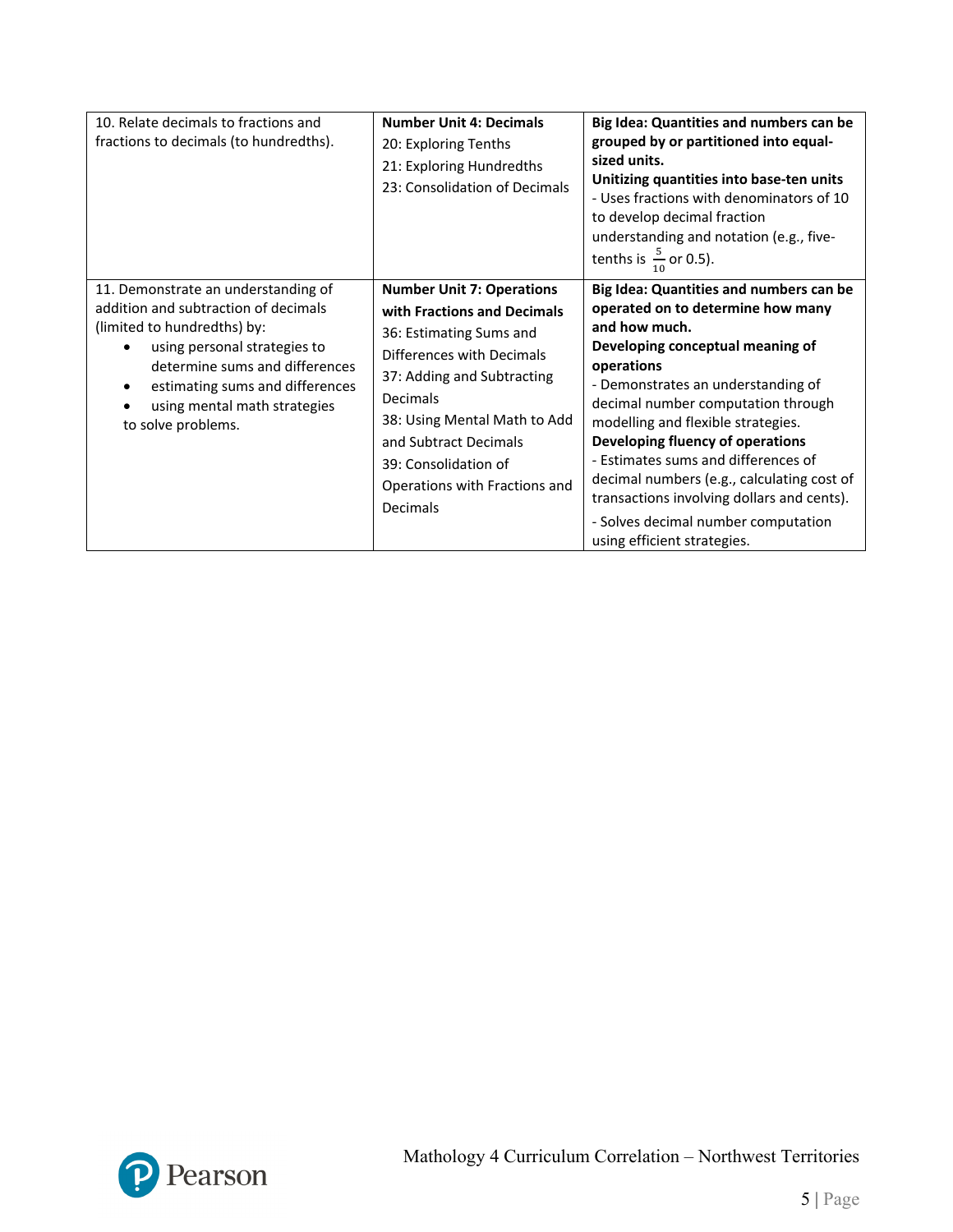

# **Correlation of Northwest Territories Program of Studies with Mathology Grade 4 (Patterns and Relations: Patterns)**

| <b>Curriculum Expectations</b>                                                                                   | <b>Grade 4 Mathology.ca</b>                                                                                                                                                                                                                                           | <b>Pearson Canada Grades 4-6</b><br><b>Mathematics Learning Progression</b>                                                                                                                                                                                                                                                                                                                                                                                                                                                                                                                                                                                                                                                                                                                         |
|------------------------------------------------------------------------------------------------------------------|-----------------------------------------------------------------------------------------------------------------------------------------------------------------------------------------------------------------------------------------------------------------------|-----------------------------------------------------------------------------------------------------------------------------------------------------------------------------------------------------------------------------------------------------------------------------------------------------------------------------------------------------------------------------------------------------------------------------------------------------------------------------------------------------------------------------------------------------------------------------------------------------------------------------------------------------------------------------------------------------------------------------------------------------------------------------------------------------|
| <b>General Outcome</b>                                                                                           |                                                                                                                                                                                                                                                                       |                                                                                                                                                                                                                                                                                                                                                                                                                                                                                                                                                                                                                                                                                                                                                                                                     |
| Use patterns to describe the world and to solve problems.                                                        |                                                                                                                                                                                                                                                                       |                                                                                                                                                                                                                                                                                                                                                                                                                                                                                                                                                                                                                                                                                                                                                                                                     |
| <b>Specific Outcomes</b><br>1. Identify and describe patterns found in<br>tables and charts.                     | <b>Patterning Unit 1: Increasing</b><br>and Decreasing Patterns<br>2: Investigating Increasing and<br><b>Decreasing Patterns</b><br>3: Representing Patterns<br>4: Investigating Number<br>Relationships<br>6: Consolidation of Increasing<br>and Decreasing Patterns | <b>Big Idea: Regularity and repetition</b><br>form patterns that can be generalized<br>and predicted mathematically.<br>Representing patterns, relations, and<br>functions<br>- Describes, generates, extends,<br>translates, and corrects number and<br>shape patterns that follow a<br>predetermined rule.<br>Generalizing and analyzing patterns,<br>relations, and functions<br>- Explains the rule for numeric patterns<br>including the starting point and change<br>(e.g., given: 16, 22, 28, 34,  Start at<br>16 and add 6 each time).<br>- Describes numeric and shape patterns<br>using words and numbers.                                                                                                                                                                                |
| 2. Translate among different<br>representations of a pattern, such as a<br>table, a chart or concrete materials. | <b>Patterning Unit 1: Increasing</b><br>and Decreasing Patterns<br>3: Representing Patterns<br>6: Consolidation of Increasing<br>and Decreasing Patterns                                                                                                              | <b>Big Idea: Regularity and repetition</b><br>form patterns that can be generalized<br>and predicted mathematically.<br>Representing patterns, relations, and<br>functions<br>- Describes, generates, extends,<br>translates, and corrects number and<br>shape patterns that follow a<br>predetermined rule.<br>- Uses multiple approaches to model<br>situations involving repetition (i.e.,<br>repeating patterns) and change (i.e.,<br>increasing/decreasing patterns) (e.g.,<br>using objects, tables, graphs, symbols,<br>loops and nested loops in coding).<br>Generalizing and analyzing patterns,<br>relations, and functions<br>- Explains the rule for numeric patterns<br>including the starting point and change<br>(e.g., given: 16, 22, 28, 34,  Start at<br>16 and add 6 each time). |

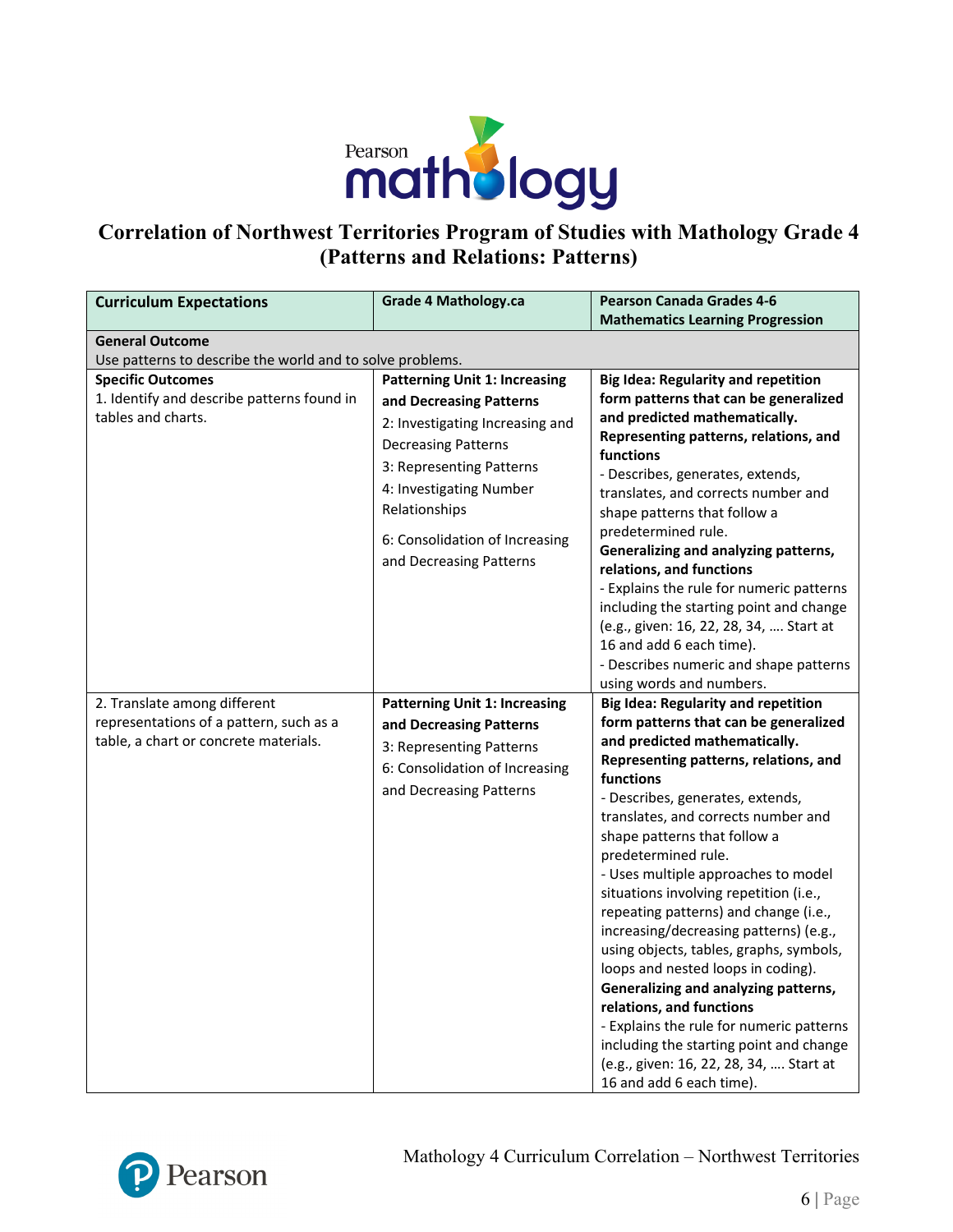|                                                                                                                 |                                                                                                                                                                                                                           | - Describes numeric and shape                                                                                                                                                                                                                                                                                                                                                                                                                                                                                                                                                                                                                             |
|-----------------------------------------------------------------------------------------------------------------|---------------------------------------------------------------------------------------------------------------------------------------------------------------------------------------------------------------------------|-----------------------------------------------------------------------------------------------------------------------------------------------------------------------------------------------------------------------------------------------------------------------------------------------------------------------------------------------------------------------------------------------------------------------------------------------------------------------------------------------------------------------------------------------------------------------------------------------------------------------------------------------------------|
| 3. Represent, describe and extend<br>patterns and relationships, using charts<br>and tables, to solve problems. | <b>Patterning Unit 1: Increasing</b><br>and Decreasing Patterns<br>2: Investigating Increasing and<br><b>Decreasing Patterns</b><br>3: Representing Patterns<br>6: Consolidation of Increasing<br>and Decreasing Patterns | patterns using words and numbers.<br><b>Big Idea: Regularity and repetition</b><br>form patterns that can be generalized<br>and predicted mathematically.<br>Representing patterns, relations, and<br>functions<br>- Describes, generates, extends,<br>translates, and corrects number and<br>shape patterns that follow a<br>predetermined rule.<br>Generalizing and analyzing patterns,<br>relations, and functions<br>- Explains the rule for numeric patterns<br>including the starting point and change<br>(e.g., given: 16, 22, 28, 34,  Start at<br>16 and add 6 each time).<br>- Describes numeric and shape<br>patterns using words and numbers. |
| 4. Identify and explain mathematical<br>relationships, using charts and diagrams,<br>to solve problems.         | Pattern Unit 1: Increasing and<br><b>Decreasing Patterns</b><br>4: Investigating Number<br>Relationships<br>5: Sorting in Venn Diagrams<br>and Venn Diagrams<br>6: Consolidation of Increasing<br>and Decreasing Patterns | <b>Big Idea: Regularity and repetition</b><br>form patterns that can be generalized<br>and predicted mathematically.<br>Representing patterns, relations, and<br>functions<br>- Describes, generates, extends,<br>translates, and corrects number and<br>shape patterns that follow a<br>predetermined rule.<br>Generalizing and analyzing patterns,<br>relations, and functions<br>- Explains the rule for numeric patterns<br>including the starting point and change<br>(e.g., given: 16, 22, 28, 34,  Start at<br>16 and add 6 each time).<br>- Describes numeric and shape<br>patterns using words and numbers.                                      |

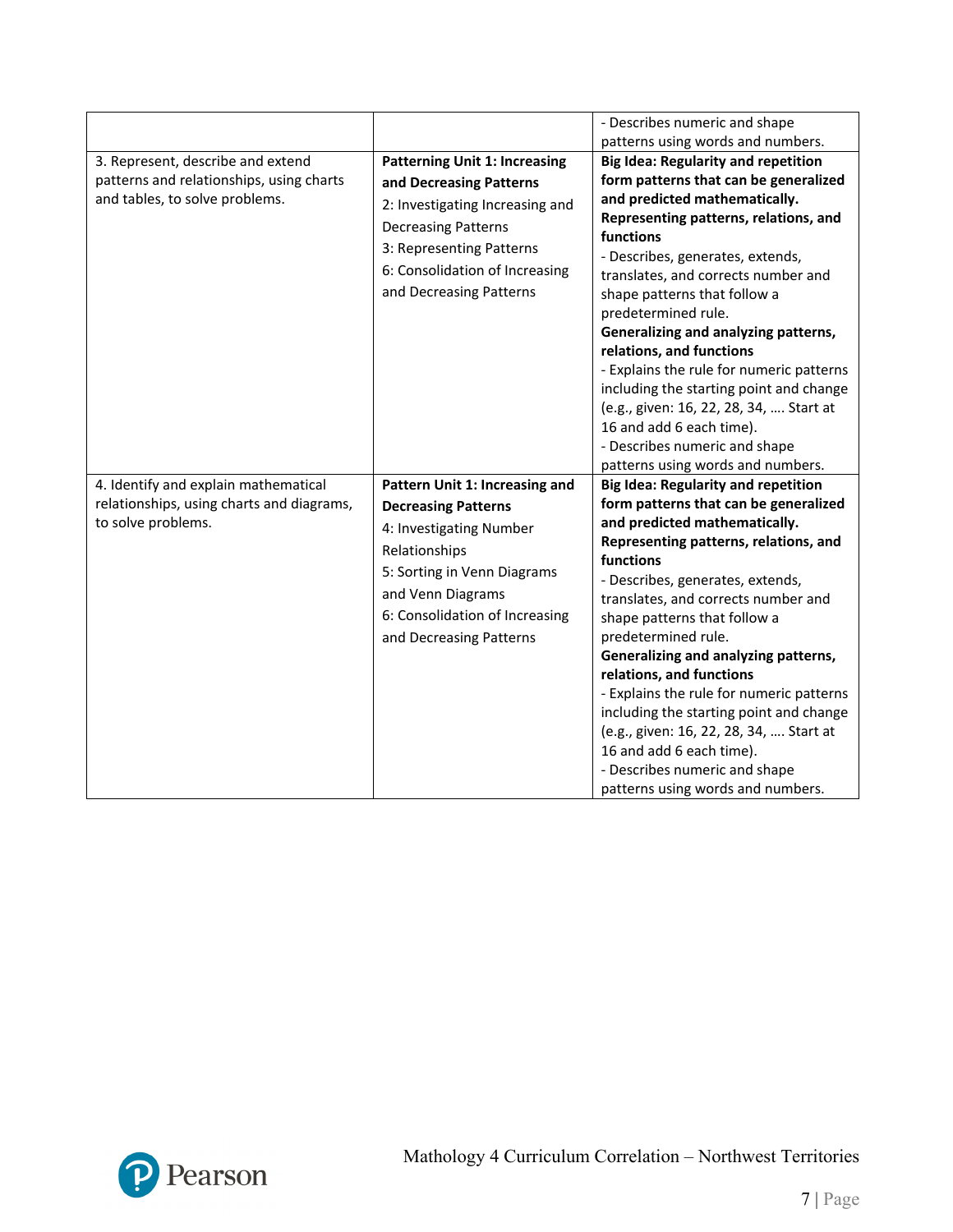

# **Correlation of Northwest Territories Program of Studies with Mathology Grade 4 (Patterns and Relations: Variables and Equations)**

| <b>Curriculum Expectations</b>                                                                                                        | <b>Grade 4 Mathology.ca</b>                                                                                                                                                                                                                                                                                                          | <b>Pearson Canada Grades 4-6</b>                                                                                                                                                                                                                                                                                                                                                                                                                                                                                                                                                                                                                                                                                                                                                                                                                                                                                                                                                                                                                                                                                                                                                                                       |
|---------------------------------------------------------------------------------------------------------------------------------------|--------------------------------------------------------------------------------------------------------------------------------------------------------------------------------------------------------------------------------------------------------------------------------------------------------------------------------------|------------------------------------------------------------------------------------------------------------------------------------------------------------------------------------------------------------------------------------------------------------------------------------------------------------------------------------------------------------------------------------------------------------------------------------------------------------------------------------------------------------------------------------------------------------------------------------------------------------------------------------------------------------------------------------------------------------------------------------------------------------------------------------------------------------------------------------------------------------------------------------------------------------------------------------------------------------------------------------------------------------------------------------------------------------------------------------------------------------------------------------------------------------------------------------------------------------------------|
|                                                                                                                                       |                                                                                                                                                                                                                                                                                                                                      | <b>Mathematics Learning Progression</b>                                                                                                                                                                                                                                                                                                                                                                                                                                                                                                                                                                                                                                                                                                                                                                                                                                                                                                                                                                                                                                                                                                                                                                                |
| <b>General Outcome</b>                                                                                                                |                                                                                                                                                                                                                                                                                                                                      |                                                                                                                                                                                                                                                                                                                                                                                                                                                                                                                                                                                                                                                                                                                                                                                                                                                                                                                                                                                                                                                                                                                                                                                                                        |
| Represent algebraic expressions in multiple ways.                                                                                     |                                                                                                                                                                                                                                                                                                                                      |                                                                                                                                                                                                                                                                                                                                                                                                                                                                                                                                                                                                                                                                                                                                                                                                                                                                                                                                                                                                                                                                                                                                                                                                                        |
| <b>Specific Outcomes</b><br>5. Express a given problem as an equation<br>in which a symbol is used to represent an<br>unknown number. | <b>Patterning Unit 2: Variables</b><br>and Equations<br>7: Using Symbols<br>8: Solving Equations Concretely<br>9: Solving Addition and<br><b>Subtraction Equations</b><br>11: Solving Multiplication and<br><b>Division Equations</b><br>12: Using Equations to Solve<br>Problems<br>13: Consolidation of Variables<br>and Equations | Big Idea: Patterns and relations can be<br>represented with symbols, equations,<br>and expressions.<br><b>Understanding equality and</b><br>inequality, building on generalized<br>properties of numbers and operations<br>- Expresses a one-step mathematical<br>problem as an equation using a symbol<br>or letter to represent an unknown<br>number (e.g., Sena had some tokens<br>and used four. She has seven left: $\Box - 4$<br>$= 7$ ).<br>Using variables, algebraic expressions,<br>and equations to represent<br>mathematical relations<br>- Understands an unknown quantity<br>(i.e., variable) may be represented by a<br>symbol or letter (e.g., $13 - \square = 8$ ; $4n =$<br>$12$ ).<br>- Flexibly uses symbols and letters to<br>represent unknown quantities in<br>equations (e.g., knows that $4 + \square = 7$ ; 4<br>$+x = 7$ ; and $4 + y = 7$ all represent the<br>same equation with $\Box$ , x, and y<br>representing the same value).<br>- Interprets and writes algebraic<br>expressions (e.g., 2n means two times<br>a number; subtracting a number from<br>7 can be written as $7 - n$ ).<br>- Understands a variable as a changing<br>quantity (e.g., 5s, where s can be any<br>value). |

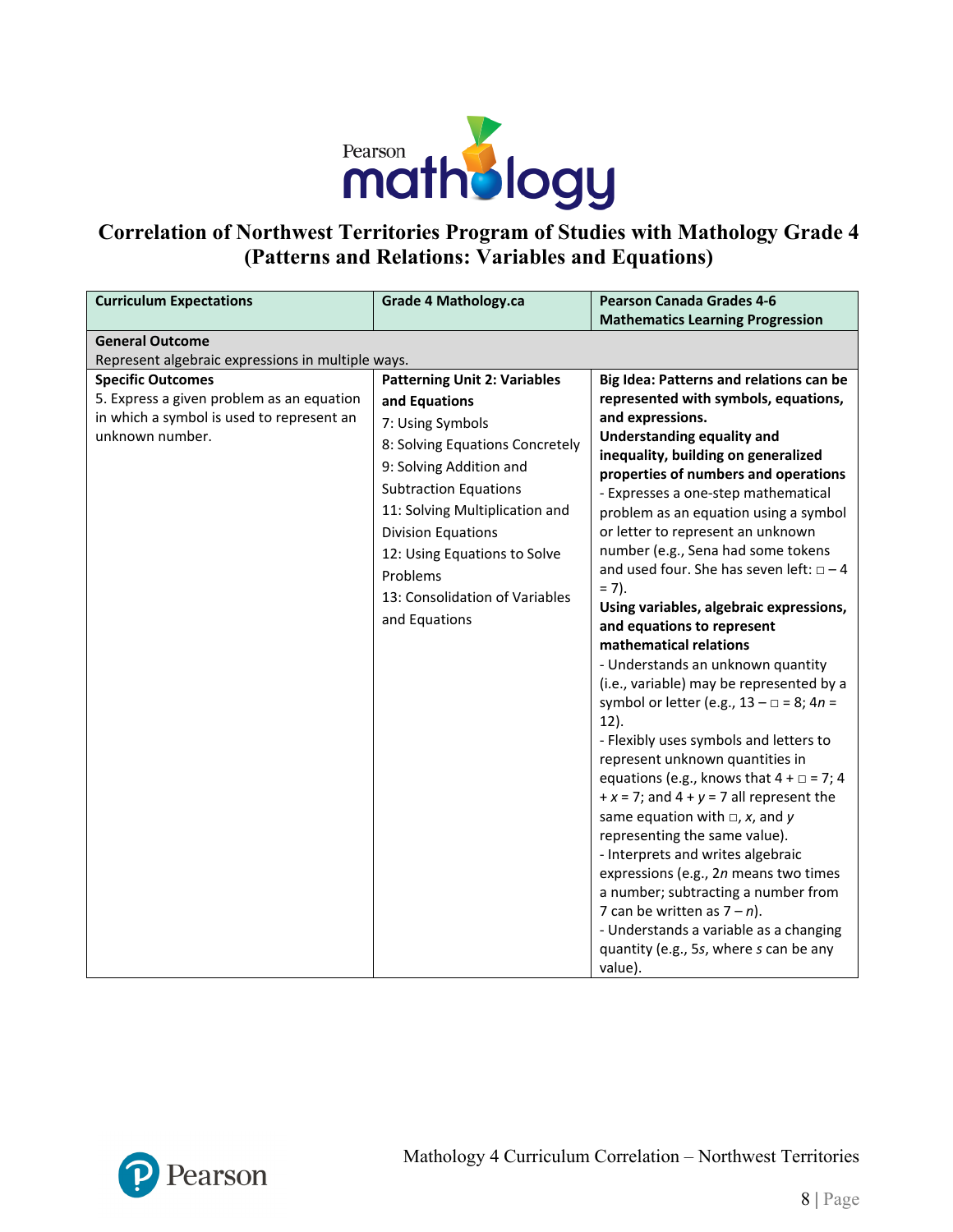| 6. Solve one-step equations involving a<br>symbol to represent an unknown number. | <b>Patterning Unit 2: Variables</b><br>and Equations<br>8: Solving Equations Concretely<br>9: Solving Addition and<br><b>Subtraction Equations</b><br>11: Solving Multiplication and<br><b>Division Equations</b><br>12: Using Equations to Solve<br>Problems<br>13: Consolidation of Variables<br>and Equations | Big Idea: Patterns and relations can be<br>represented with symbols, equations,<br>and expressions.<br><b>Understanding equality and</b><br>inequality, building on generalized<br>properties of numbers and operations<br>- Determines an unknown number in<br>simple one-step equations using<br>different strategies (e.g., $n \times 3 = 12$ ; 13<br>$- \Box = 8$ ).<br>- Uses arithmetic properties to<br>investigate and transform one-step<br>addition and multiplication equations<br>(e.g., $5 + 4 = 9$ and $5 + a = 9$ have the<br>same structure and can be rearranged<br>in similar ways to maintain equality: 4<br>$+5 = 9$ and $a + 5 = 9$ ).<br>- Uses arithmetic properties to<br>investigate and transform one-step<br>subtraction and division equations<br>(e.g., $12 - 5 = 7$ and $12 - b = 7$ have the<br>same structure and can be rearranged<br>in similar ways to maintain equality: 12<br>$-7 = 5$ and $12 - 7 = b$ ). |
|-----------------------------------------------------------------------------------|------------------------------------------------------------------------------------------------------------------------------------------------------------------------------------------------------------------------------------------------------------------------------------------------------------------|-------------------------------------------------------------------------------------------------------------------------------------------------------------------------------------------------------------------------------------------------------------------------------------------------------------------------------------------------------------------------------------------------------------------------------------------------------------------------------------------------------------------------------------------------------------------------------------------------------------------------------------------------------------------------------------------------------------------------------------------------------------------------------------------------------------------------------------------------------------------------------------------------------------------------------------------------|
|-----------------------------------------------------------------------------------|------------------------------------------------------------------------------------------------------------------------------------------------------------------------------------------------------------------------------------------------------------------------------------------------------------------|-------------------------------------------------------------------------------------------------------------------------------------------------------------------------------------------------------------------------------------------------------------------------------------------------------------------------------------------------------------------------------------------------------------------------------------------------------------------------------------------------------------------------------------------------------------------------------------------------------------------------------------------------------------------------------------------------------------------------------------------------------------------------------------------------------------------------------------------------------------------------------------------------------------------------------------------------|

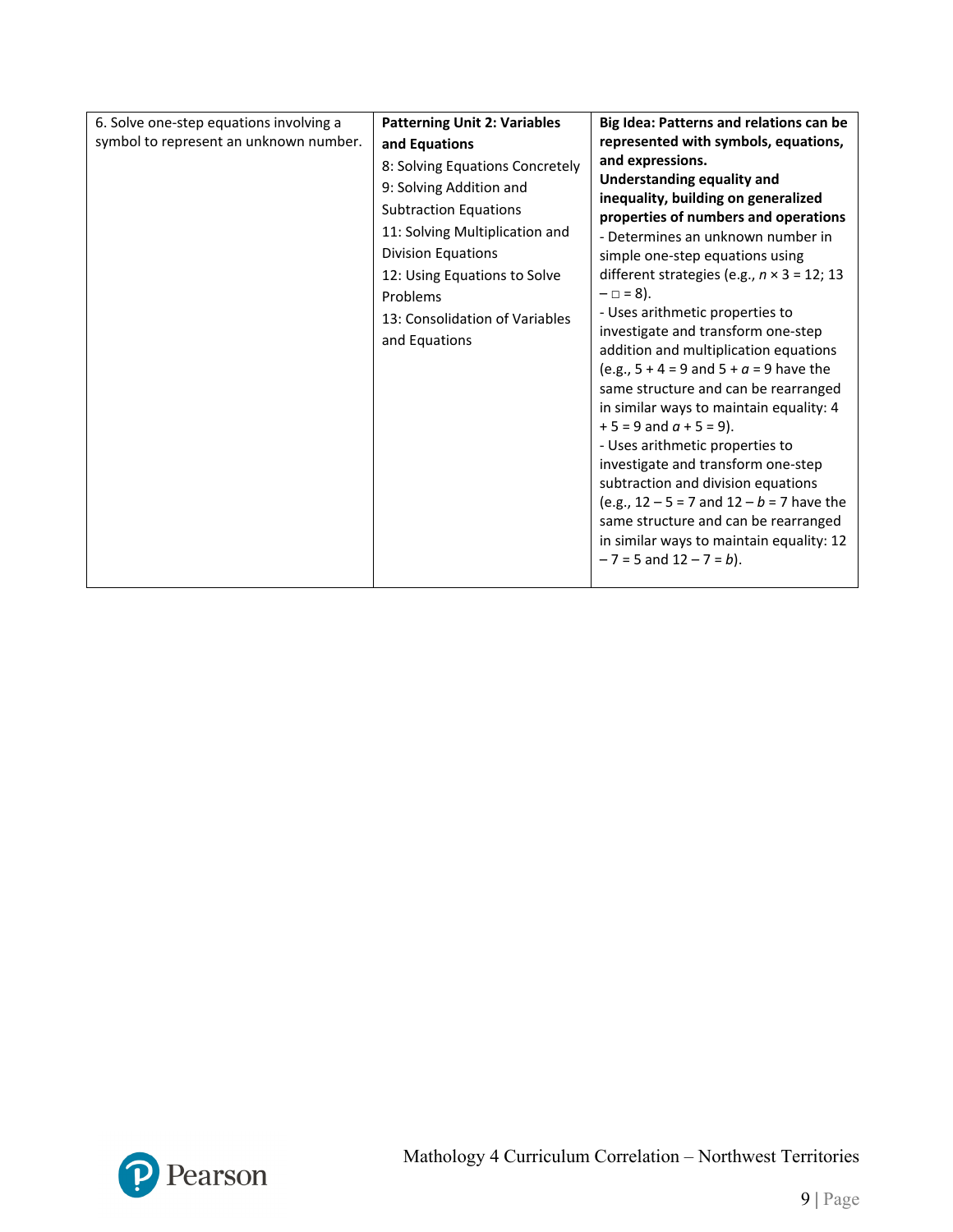

# **Correlation of Northwest Territories Program of Studies with Mathology Grade 4 (Shape and Space: Measurement)**

| <b>Curriculum Expectations</b>                                                                                                                                                                                                                                                        | <b>Grade 4 Mathology.ca</b>                                                                                                                                                                                              | <b>Pearson Canada Grades 4-6</b><br><b>Mathematics Learning Progression</b>                                                                                                                                                                                                                                                                                                                                                                                          |  |
|---------------------------------------------------------------------------------------------------------------------------------------------------------------------------------------------------------------------------------------------------------------------------------------|--------------------------------------------------------------------------------------------------------------------------------------------------------------------------------------------------------------------------|----------------------------------------------------------------------------------------------------------------------------------------------------------------------------------------------------------------------------------------------------------------------------------------------------------------------------------------------------------------------------------------------------------------------------------------------------------------------|--|
| <b>General Outcome</b><br>Use direct and indirect measurement to solve problems.                                                                                                                                                                                                      |                                                                                                                                                                                                                          |                                                                                                                                                                                                                                                                                                                                                                                                                                                                      |  |
| <b>Specific Outcomes</b><br>1. Read and record time, using digital and<br>analog clocks, including 24-hour clocks.                                                                                                                                                                    | <b>Measurement Unit 3: Time</b><br>12: Exploring Time<br>13: Telling Time in One- and<br>Five-Minute Intervals<br>14: Telling Time on a 24-Hour<br>Clock<br>18: Consolidation of Time                                    | Big Idea: Assigning a unit to a<br>continuous attribute allows us to<br>measure and make comparisons.<br>Selecting and using units to estimate,<br>measure, construct, and make<br>comparisons<br>- Reads and records time (i.e., digital<br>and analogue) and calendar dates.<br><b>Understanding relationships among</b><br>measured units<br>- Understands relationship among<br>different measures of time (e.g.,<br>seconds, minutes, hours, days,<br>decades). |  |
| 2. Read and record calendar dates in a<br>variety of formats.                                                                                                                                                                                                                         | <b>Measurement Unit 3: Time</b><br>17: Exploring Calendar Dates<br>18: Consolidation of Time                                                                                                                             | Big Idea: Assigning a unit to a<br>continuous attribute allows us to<br>measure and make comparisons.<br>Selecting and using units to estimate,<br>measure, construct, and make<br>comparisons<br>- Reads and records time (i.e., digital<br>and analogue) and calendar dates.<br><b>Understanding relationships among</b><br>measured units<br>- Understands relationship among<br>different measures of time (e.g.,<br>seconds, minutes, hours, days,<br>decades). |  |
| 3. Demonstrate an understanding of area<br>of regular and irregular 2-D shapes by:<br>recognizing that area is<br>$\bullet$<br>measured in square units<br>selecting and justifying referents<br>for the units $cm2$ or $m2$<br>estimating area, using referents<br>for $cm2$ or $m2$ | Measurement Unit 1: Length,<br><b>Perimeter, and Area</b><br>4: Estimating and Measuring<br>Area in Square Metres<br>5: Estimating and Measuring<br>Area in Square Centimetres<br>6: Exploring the Area of<br>Rectangles | Big Idea: Many things in our world<br>(e.g., objects, spaces, events) have<br>attributes that can be measured and<br>compared.<br>Understanding attributes that can be<br>measured, compared, and ordered<br>- Understands area as an attribute of 2-<br>D shapes that can be measured and                                                                                                                                                                           |  |

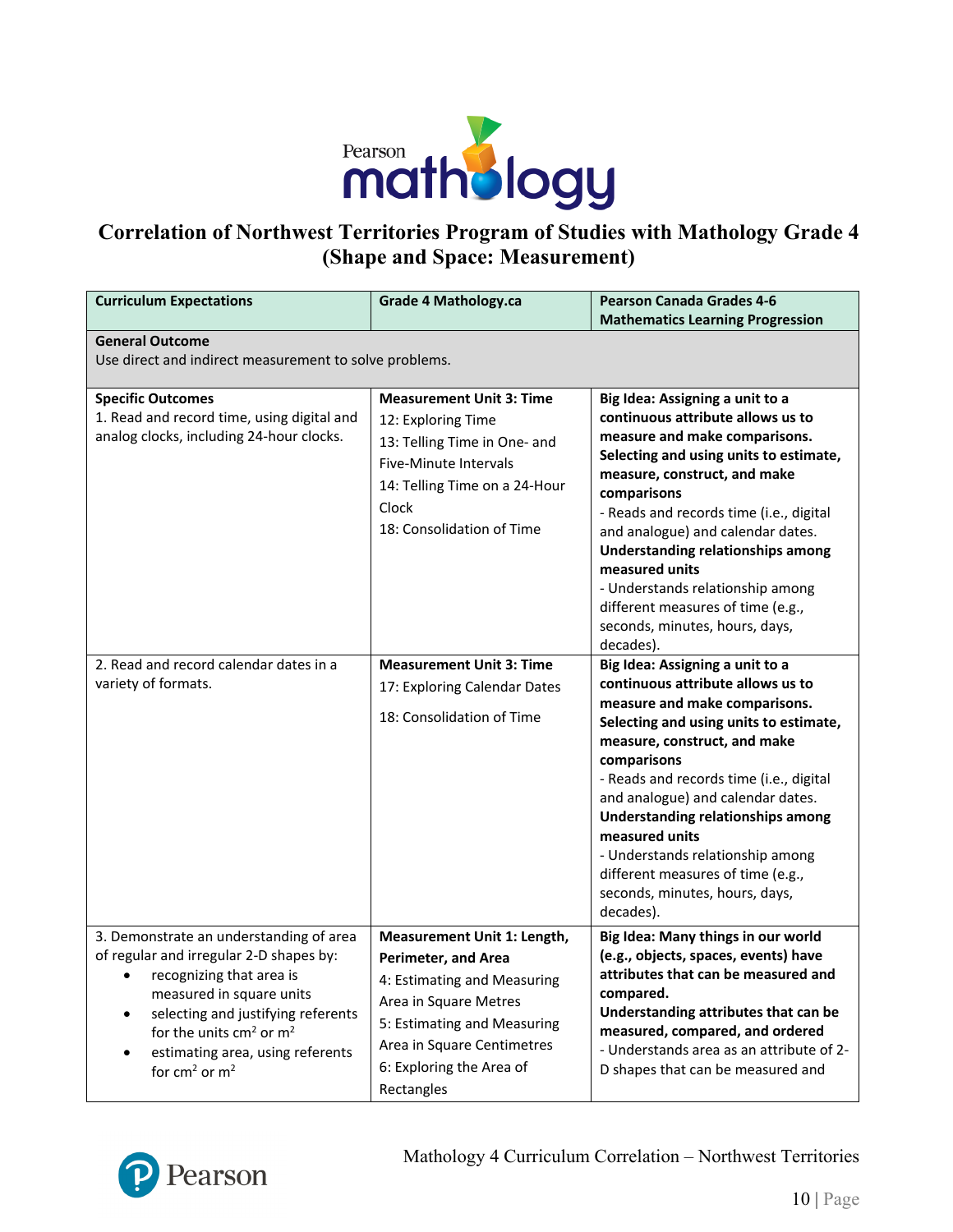| determining and recording area<br>$\bullet$                                                                                                                                                                             | 7: Consolidation of Length, | compared.                                                                                                                                                                                                                                                                                                                   |
|-------------------------------------------------------------------------------------------------------------------------------------------------------------------------------------------------------------------------|-----------------------------|-----------------------------------------------------------------------------------------------------------------------------------------------------------------------------------------------------------------------------------------------------------------------------------------------------------------------------|
| (cm <sup>2</sup> or m <sup>2</sup> )<br>constructing different rectangles<br>for a given area ( $\text{cm}^2$ or $\text{m}^2$ ) in<br>order to demonstrate that many<br>different rectangles may have<br>the same area. | Perimeter, and Area         | Big Idea: Assigning a unit to a<br>continuous attribute allows us to<br>measure and make comparisons.<br>Selecting and using units to estimate,<br>measure, construct, and make<br>comparisons<br>- Develops understanding of square<br>units (e.g., square unit, square cm,<br>square m) to measure area of 2-D<br>shapes. |

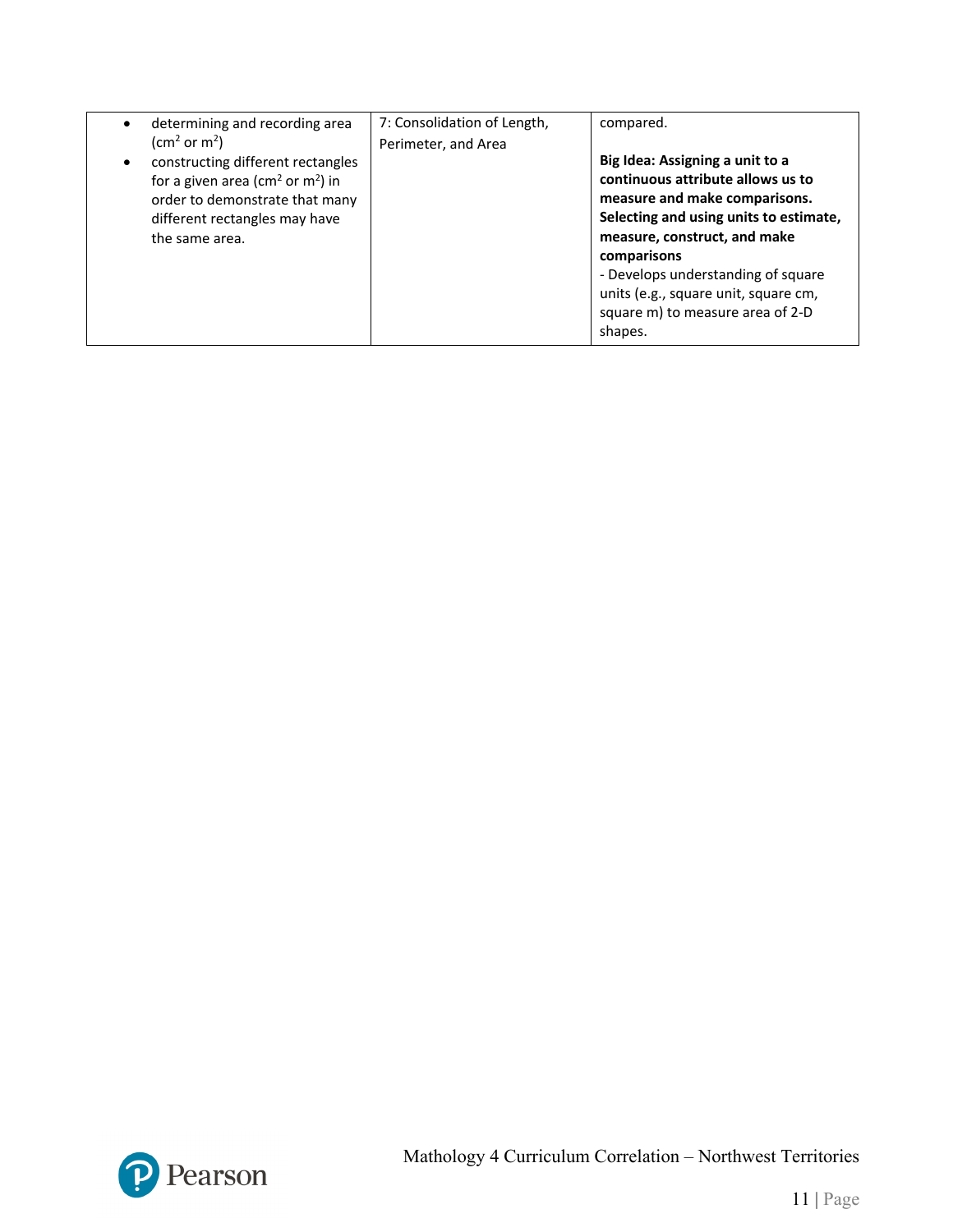

# **Correlation of Northwest Territories Program of Studies with Mathology Grade 4 (Shape and Space: 3-D Objects and 2-D Shapes)**

| <b>Curriculum Expectations</b>                                                                                                                                                                                                             | Grade 4 Mathology.ca                                                                                                                                                                        | <b>Pearson Canada Grades 4-6</b><br><b>Mathematics Learning Progression</b>                                                                                                                                                                                                                                                                                                                    |
|--------------------------------------------------------------------------------------------------------------------------------------------------------------------------------------------------------------------------------------------|---------------------------------------------------------------------------------------------------------------------------------------------------------------------------------------------|------------------------------------------------------------------------------------------------------------------------------------------------------------------------------------------------------------------------------------------------------------------------------------------------------------------------------------------------------------------------------------------------|
| <b>General Outcome</b><br>Describe the characteristics of 3-D objects and 2-D shapes, and analyze the relationships among them.<br><b>Specific Outcomes</b><br>4. Describe and construct right<br>rectangular and right triangular prisms. | <b>Geometry Unit 1A: 2-D Shapes</b><br>and 3-D Solids<br>2: Identifying and Describing<br>Prisms<br>3: Constructing Models of<br>Prisms<br>5: Consolidation of 2-D Shapes<br>and 3-D Solids | Big Ideas: 2-D shapes and 3-D solids<br>can be analyzed and classified in<br>different ways by their attributes.<br>Investigating geometric attributes and<br>properties of 2-D shapes and 3-D<br>solids<br>- Sorts, describes, constructs, and<br>classifies 3-D objects based on edges,<br>faces, vertices, and angles (e.g., prisms,<br>pyramids).<br>Investigating 2-D shapes, 3-D solids, |
|                                                                                                                                                                                                                                            |                                                                                                                                                                                             | and their attributes through<br>composition and decomposition<br>- Identifies and constructs nets for 3-D<br>objects made from triangles and<br>rectangles.                                                                                                                                                                                                                                    |

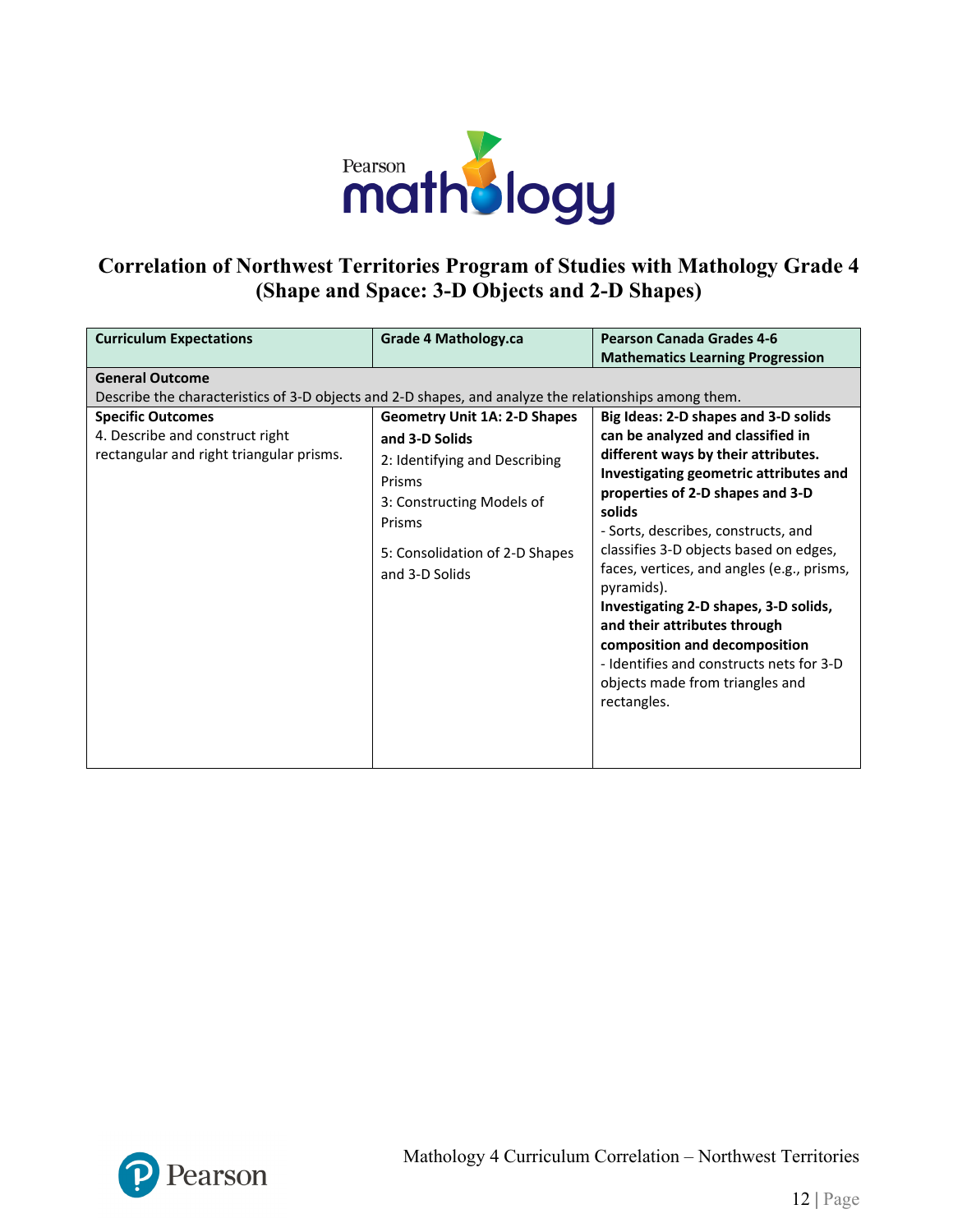

# **Correlation of Northwest Territories Program of Studies with Mathology Grade 4 (Shape and Space: Transformations)**

| <b>Curriculum Expectations</b>                                                                                                                                                                               | Grade 4 Mathology.ca                                                                                                                           | <b>Pearson Canada Grades 4-6</b><br><b>Mathematics Learning Progression</b>                                                                                                                                                                                                                           |  |
|--------------------------------------------------------------------------------------------------------------------------------------------------------------------------------------------------------------|------------------------------------------------------------------------------------------------------------------------------------------------|-------------------------------------------------------------------------------------------------------------------------------------------------------------------------------------------------------------------------------------------------------------------------------------------------------|--|
| <b>General Outcome</b><br>Describe and analyze position and motion of objects and shapes.                                                                                                                    |                                                                                                                                                |                                                                                                                                                                                                                                                                                                       |  |
| <b>Specific Outcomes</b><br>5. Describe an understanding of<br>congruency, concretely and pictorially.                                                                                                       | <b>Geometry Unit 1A: 2-D Shapes</b><br>and 3-D Solids<br>1: Exploring Congruence<br>5: Consolidation of 2-D Shapes<br>and 3-D Solids           | Big Ideas: 2-D shapes and 3-D solids<br>can be transformed in many ways and<br>analyzed for change.<br><b>Exploring 2-D shapes and 3-D solids by</b><br>applying and visualizing<br>transformations<br>- Demonstrates an understanding of<br>congruency (i.e., same side lengths and<br>angles).      |  |
| 6. Demonstrate an understanding of line<br>symmetry by:<br>identifying symmetrical 2-D<br>shapes<br>creating symmetrical 2-D shapes<br>drawing one or more lines of<br>$\bullet$<br>symmetry in a 2-D shape. | <b>Geometry Unit 1A: 2-D Shapes</b><br>and 3-D Solids<br>4: Understanding Line<br>Symmetry<br>5: Consolidation of 2-D Shapes<br>and 3-D Solids | Big Ideas: 2-D shapes and 3-D solids<br>can be transformed in many ways and<br>analyzed for change.<br><b>Exploring symmetry to analyze 2-D</b><br>shapes and 3-D solids<br>- Draws and identifies lines of symmetry<br>(i.e., vertical, horizontal, diagonal,<br>oblique) in 2-D shapes and designs. |  |